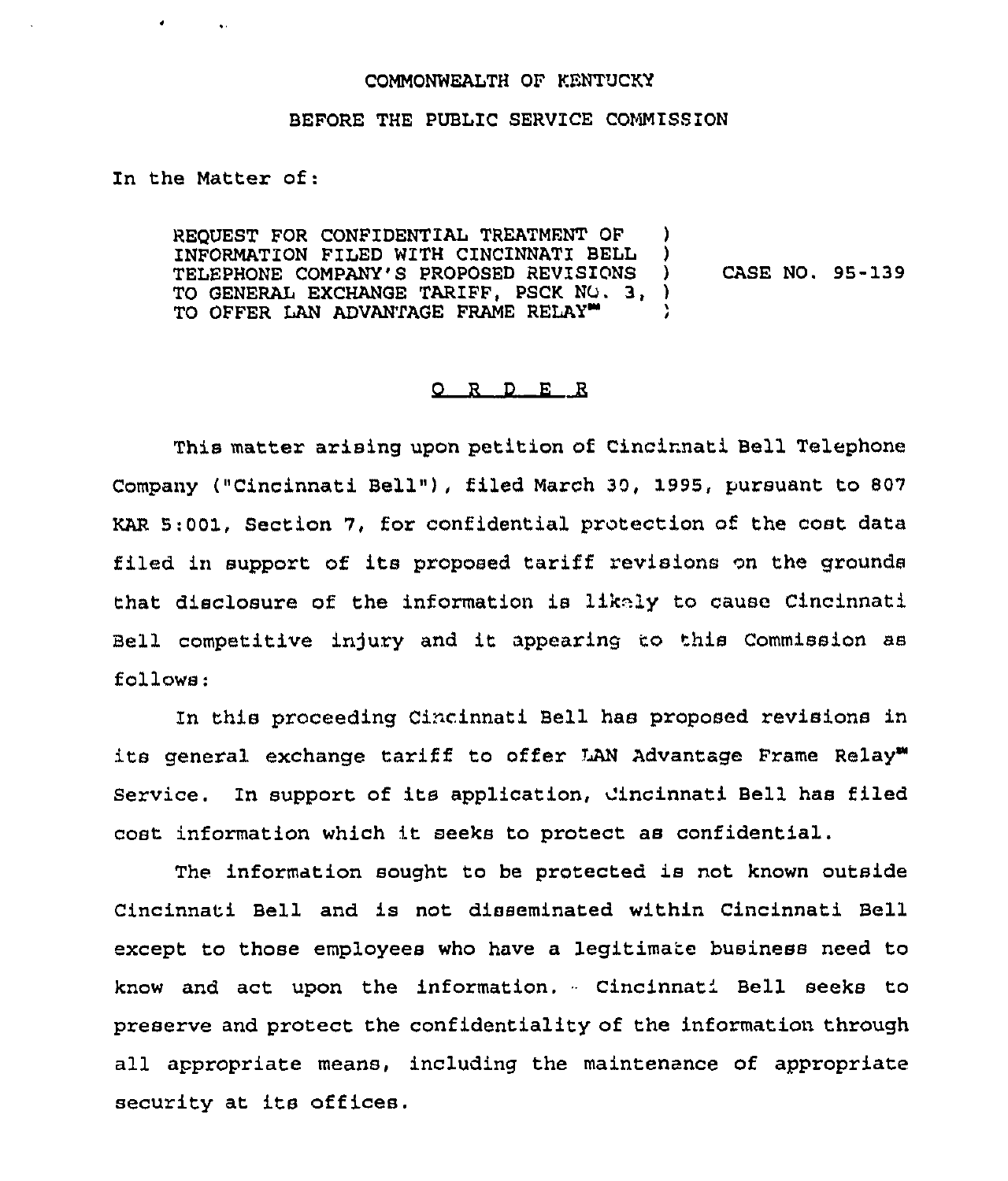KRS 61.872(1) requires information filed with the Commission to be available for public inspection unlesa specifically exempted by statute. Exemptions from this requirement are provided in subsection (1) of KRS 61.878. That subsection exempts several categories of information. One category exempted by subparagraph  $(c)$ 1 is information confidentially disclosed to the Commission which if made public would permit an unfair commercial advantage to competitors of the party from whom the information was obtained. To qualify for the exemption, the party claiming confidentiality must demonstrate actual competition and a likelihood of substantial competitive injury if the information is publically disclosed. competitive injury occurs when disclosure of the information gives competitors an unfair business advantage.

 $\bullet$   $\bullet$ 

LAN Advantage Frame Relay<sup>m</sup> Service is a special access service that provides high speed data communication. Competitors include Time Warner AxS, interchange carriers, and other companies in the special access market. Disclosure of the information would enable competitors to determine Cincinnati Bell's cost and contribution from the service which they could use unfairly to plan market entry, as well as strategies for providing and pricing similar services, to the detriment of Cincinnati Bell. Therefore, disclosure of the information is likely to cause Cincinnati Bell competitive in)ury and the information should be protected as confidential.

-2-